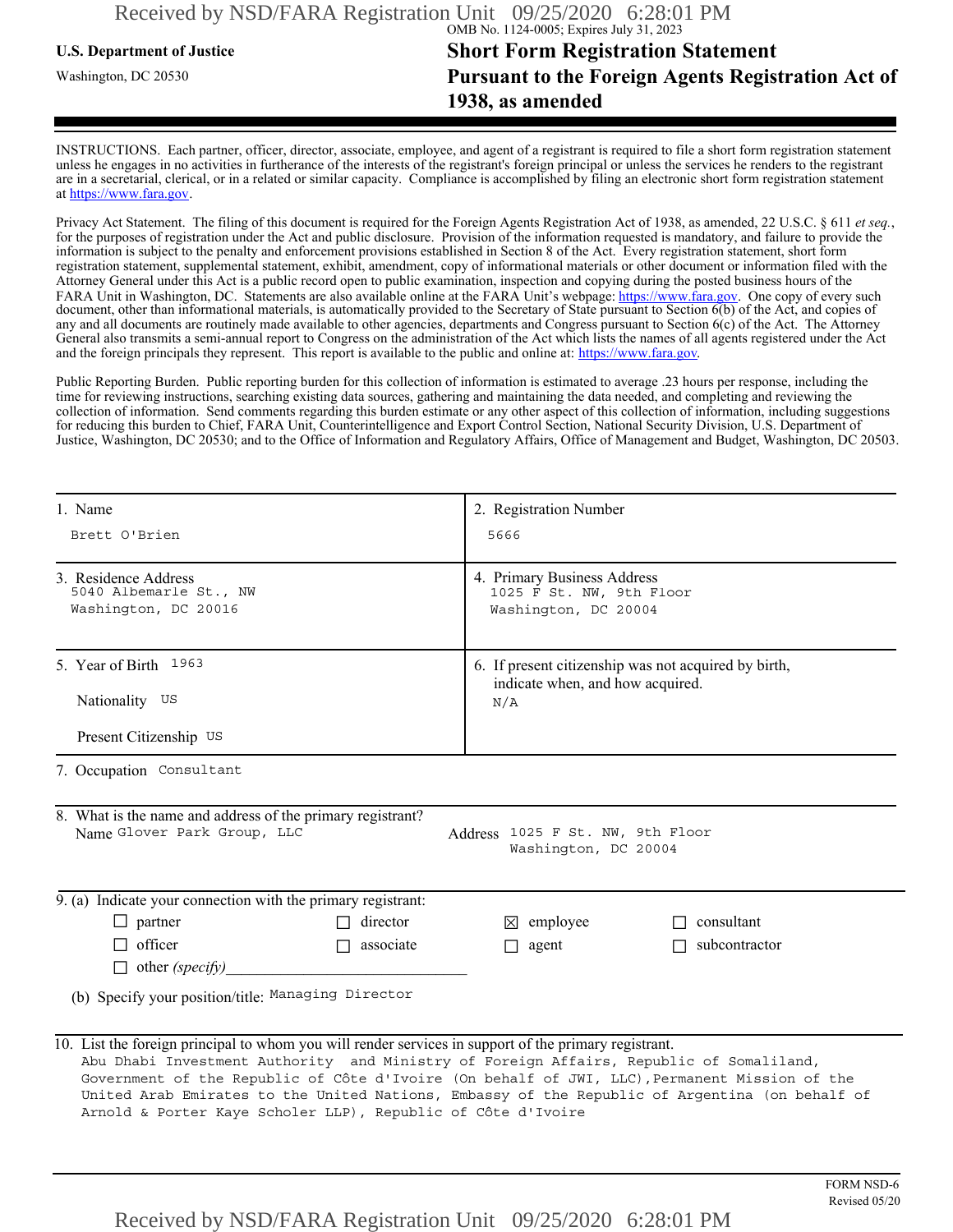|                                                                                                                                                                                                                                                                                                                                                                                                                                                   |           |                                                                           |                                                                                                                                                                                                                                                                                            | $\Box$ special basis                                                                                                                                                                                                                                                                                                                                                                                                                                                                                                                                                                                                                                                                                                                                                                                                                                           |  |
|---------------------------------------------------------------------------------------------------------------------------------------------------------------------------------------------------------------------------------------------------------------------------------------------------------------------------------------------------------------------------------------------------------------------------------------------------|-----------|---------------------------------------------------------------------------|--------------------------------------------------------------------------------------------------------------------------------------------------------------------------------------------------------------------------------------------------------------------------------------------|----------------------------------------------------------------------------------------------------------------------------------------------------------------------------------------------------------------------------------------------------------------------------------------------------------------------------------------------------------------------------------------------------------------------------------------------------------------------------------------------------------------------------------------------------------------------------------------------------------------------------------------------------------------------------------------------------------------------------------------------------------------------------------------------------------------------------------------------------------------|--|
|                                                                                                                                                                                                                                                                                                                                                                                                                                                   |           |                                                                           |                                                                                                                                                                                                                                                                                            |                                                                                                                                                                                                                                                                                                                                                                                                                                                                                                                                                                                                                                                                                                                                                                                                                                                                |  |
|                                                                                                                                                                                                                                                                                                                                                                                                                                                   |           |                                                                           |                                                                                                                                                                                                                                                                                            |                                                                                                                                                                                                                                                                                                                                                                                                                                                                                                                                                                                                                                                                                                                                                                                                                                                                |  |
|                                                                                                                                                                                                                                                                                                                                                                                                                                                   |           |                                                                           |                                                                                                                                                                                                                                                                                            |                                                                                                                                                                                                                                                                                                                                                                                                                                                                                                                                                                                                                                                                                                                                                                                                                                                                |  |
|                                                                                                                                                                                                                                                                                                                                                                                                                                                   |           |                                                                           |                                                                                                                                                                                                                                                                                            |                                                                                                                                                                                                                                                                                                                                                                                                                                                                                                                                                                                                                                                                                                                                                                                                                                                                |  |
| 15. During the period beginning 60 days prior to the date of your obligation to register under FARA, have you, from your own funds<br>and on your own behalf either directly or through any other person, made any contributions of money or other things of value in<br>connection with an election to political office or in connection with any primary election, convention, or caucus held to select<br>candidates for any political office? |           |                                                                           |                                                                                                                                                                                                                                                                                            |                                                                                                                                                                                                                                                                                                                                                                                                                                                                                                                                                                                                                                                                                                                                                                                                                                                                |  |
| $Yes \times$                                                                                                                                                                                                                                                                                                                                                                                                                                      | No $\Box$ |                                                                           |                                                                                                                                                                                                                                                                                            |                                                                                                                                                                                                                                                                                                                                                                                                                                                                                                                                                                                                                                                                                                                                                                                                                                                                |  |
|                                                                                                                                                                                                                                                                                                                                                                                                                                                   |           |                                                                           |                                                                                                                                                                                                                                                                                            |                                                                                                                                                                                                                                                                                                                                                                                                                                                                                                                                                                                                                                                                                                                                                                                                                                                                |  |
| Date<br>9/24/20                                                                                                                                                                                                                                                                                                                                                                                                                                   | Donor     | Political Organization/Candidate                                          | Method<br>online                                                                                                                                                                                                                                                                           | Amount/Thing of Value<br>\$100                                                                                                                                                                                                                                                                                                                                                                                                                                                                                                                                                                                                                                                                                                                                                                                                                                 |  |
|                                                                                                                                                                                                                                                                                                                                                                                                                                                   |           | see attached<br>Yes $\boxtimes$<br>see attached<br>$\Box$ full time basis | through the primary registrant listed in Item 8.<br>No<br>dissemination of informational materials.<br>13. The services described in Items 11 and 12 are to be rendered on a<br>$\Box$ Fee: Amount \$<br>If yes, furnish the following information:<br>Brett O'Brien Rep. Anthony Brindisi | 11. Describe in detail all services which you will render to the foreign principal listed in Item 10 either directly, or<br>12. Do any of the above described services include political activity as defined in Section 1(o) of the Act <sup>1</sup> ?<br>If yes, describe separately and in detail such political activity. The response must include, but not be limited to, activities<br>involving lobbying, promotion, perception management, public relations, economic development, and preparation or<br>$\boxtimes$ part time basis<br>14. What compensation or thing of value have you received to date or will you receive for the above services?<br>□ Salary: Amount \$ ___________ per _________________ □ Commission at _______ % of ________________<br>$\boxtimes$ Salary: Not based solely on services rendered to the foreign principal(s). |  |

## **EXECUTION**

In accordance with 28 U.S.C. § 1746, and subject to the penalties of 18 U.S.C. § 1001 and 22 U.S.C. § 618, the undersigned swears or affirms under penalty of perjury that he/she has read the information set forth in this statement filed pursuant to the Foreign Agents Registration Act of 1938, as amended, 22 U.S.C. § 611 *et seq.*, that he/she is familiar with the contents thereof, and that such contents are in their entirety true and accurate to the best of his/her knowledge and belief.

| September 25, 202 Brett O'Brien |              | /s/ Brett O'Brien                                                                                                                              | eSigned |
|---------------------------------|--------------|------------------------------------------------------------------------------------------------------------------------------------------------|---------|
| Date                            | Printed Name | Signature                                                                                                                                      |         |
|                                 |              | - "Delkiel eniske" er 145.01 in Oenier 170 efke Antoneous en eniskeslich der energe securiteite in den den en intendente in energetellingen er |         |

Political activity," as defined in Section 1(o) of the Act, means any activity which the person engaging in believes will, or that the person intends to, in any way influence any agency or official of the Government of the domestic or foreign policies of the United States or with reference to the political or public interests, policies, or relations of a government of a foreign country or a foreign political party.

Received by NSD/FARA Registration Unit 09/25/2020 6:28:01 PM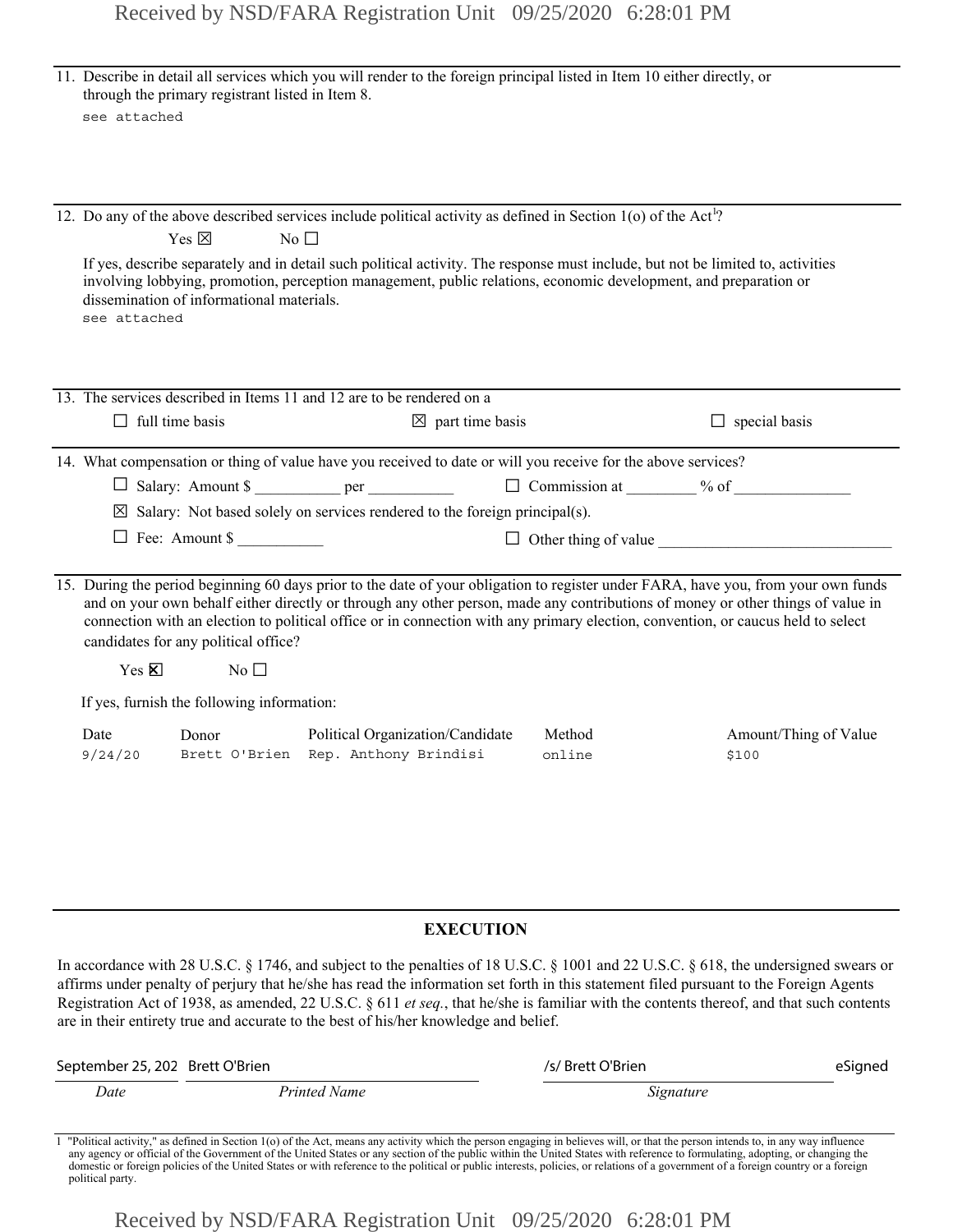### **Section 11**

Registrant will provide public relations counsel to the Abu Dhabi Investment Authority regarding communications and media strategy targeted to the general public of the United States. Registrant will provide advice and support to the Abu Dhabi Investment Authority relating to their communications efforts directed toward executive and legislative branch officials of the US Government.

Registrant will act as an advisor to the foreign principal on communications and government relations matters. Registrant will conduct these services associated with Somaliland's bilateral relations with the United States.

Registrant may provide advocacy services on behalf of the government of Cote d'Ivoire with the respect to the US Government, media, commercial organizations, and other influential bodies in Washington.

Registrant will provide communications and strategic counsel to the Permanent Mission of the United Arab Emirates to the United Nations. Additionally, the registrant will provide website development services for the Mission. As requested, registrant will undertake specific assignments with regard to public affairs matters.

The Glover Park Group will provide strategic communications consulting services to support the provision of strategic advice and assistance by Arnold & Porter Kaye Scholer LLP to the government of Argentina in its relationship with the United States.

The registrant will act as an advisor to the Presidency of the Republic of Côte d'Ivoire on government affairs and communications matters.

#### **Section 12**

Registrant will provide public relations counsel to the Abu Dhabi Investment Authority regarding communications and media strategy targeted to the general public of the United States. Registrant will provide advice and support to the Abu Dhabi Investment Authority relating to their communications efforts directed toward executive and legislative branch officials of the US Government.

Registrant will act as an advisor to the foreign principal on communications and government relations matters. Registrant will conduct these services associated with Somaliland's bilateral relations with the United States.

Registrant may provide advocacy services on behalf of the government of Cote d'Ivoire with the respect to the US Government, media, commercial organizations, and other influential bodies in Washington.

Registrants' activities may include specific assignments with regard to representatives of media organizations and/or other activities of interest to the Permanent Mission of the United Arab Emirates to the United Nations, including global security, development assistance and other related issues.